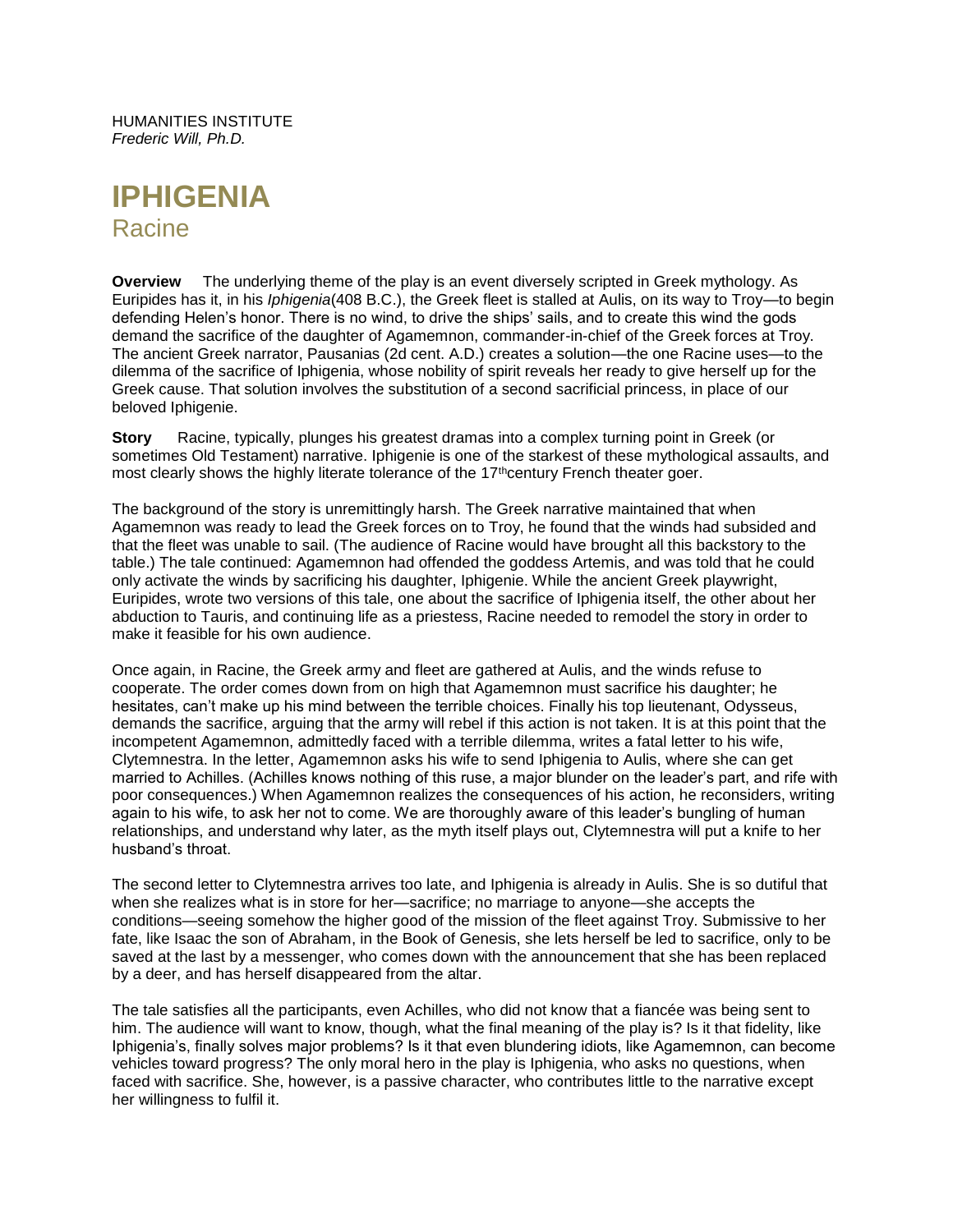#### **Themes**

**Fate** In the end it is the 'gods' who resolve the fate of the stilled winds at Aulis. What the Greeks meant, by the 'gods,' is in this casestory and myth,or destiny,and in face of this force the cllamorous conflicts of the Greek officials was of no weight.

**Indecision**. Agamemnon is a bumbler, inept at personal relations, and, later in Homer's*Iliad*, unable to compromise in the conflict which juxtaposes him and Achilles at the beginning of the epic. Racine, following Euripides, puts negatively the brutal consequences of not being able to make up your mind.

# **Characters**

**Iphigenia** is a kind of filler character, who does what she is told. She obeys the order to join Achilles in Aulis, though no plans have been made for a regular engagement, and she puts herself totally at the disposal of fate, in what involves self-sacrifice and the sailing of the fleet.

**Agamemnon** is a figurehead naval commander, as he will continue to be in the*Iliad*itself, where he proves incapable of defusing the violent quarrels between himself and Achilles. He is eager to set the fleet moving from Aulis, but in his efforts to solve the problem he stumbles on ill conceived plots, and in the end is only saved by 'intervention from on high.'

# MAJOR CHARACTERS

# **IPHIGENIA** (Conscientious)

**Character** Iphigenie is above all the dutiful daughter, who is ready to obey her father's dictates, and to let herself be sacrificed (if need be) for the sake of the Greek military mission. (So great is her devotion that she can overlook the timidity and self-interest of her father himself.) By remaining open to the destiny presumably laid out for her, in self-sacrifice, Iphigenie must be prepared to make a sacrifice of her own, of the growingly passionate love of Achilles for her. Having proved her willingness to go all the way to death, for her country, Iphigenie is graciously saved, at the play's end, by the discovery of a surrogate sacrifice, Eriphile, who is led to the pyre, then at the last minute rescued by an appearance of Artemis from the skies.

**Parallels** Women of great virtue and strength come to mind, as prototypes of such a noble figure as Iphgenie. One thinks of a heterogeneous (real and fictional) group like: Joan of Arc, who was executed in 1431, having by that age, l9, performed miraculously on behalf of French honor and military prowess, and qualified herself for canonization in 1920; Simone Weil, whose self-imposed abstentions—from the pleasures of life—underpinned her globalizing sympathy for the sufferers of WW II; or like the Antigone either of Sophocles or Jean Anouilh, whose *Antigone*(1944) depicts a fearless Antigone-character, whose courage in the face of tyranny inspired many to take heart against the Nazi occupiers of France.

#### **Illustrative moments**

**Upset** When we first encounter Iphigenie she is herself just arriving at the camp in Aulis, unaware of the fate apparently lying ahead of her. Seeing her father Agamemnon, hurrying past in the hubbub of activity surrounding the fleet's hoped for departure, she is overjoyed by love for dad, and admiration for his role and importance, as Greek commander in chief. She expresses her love for him, which he reciprocates, adding that she 'deserves a happier father.' Iphigenie in not a position, yet, to understand the depth of her father's unhappiness. Without luck—and without understanding-- she urges dad to calm down and cool it, to rejoin her in their old relationship.

**Noble** Obliged to make Achilles realize, that she is not able to join him in marriage—a consummation they both desire—Iphigenie describes to him her joy that she will, by her sacrifice, further the Greek cause and aid him, Achilles, to help avenge the dishonoring of Helen. Iphigenie thinks outside and beyond the box, contenting herself with the immortal reward, of being associated with the great deeds (to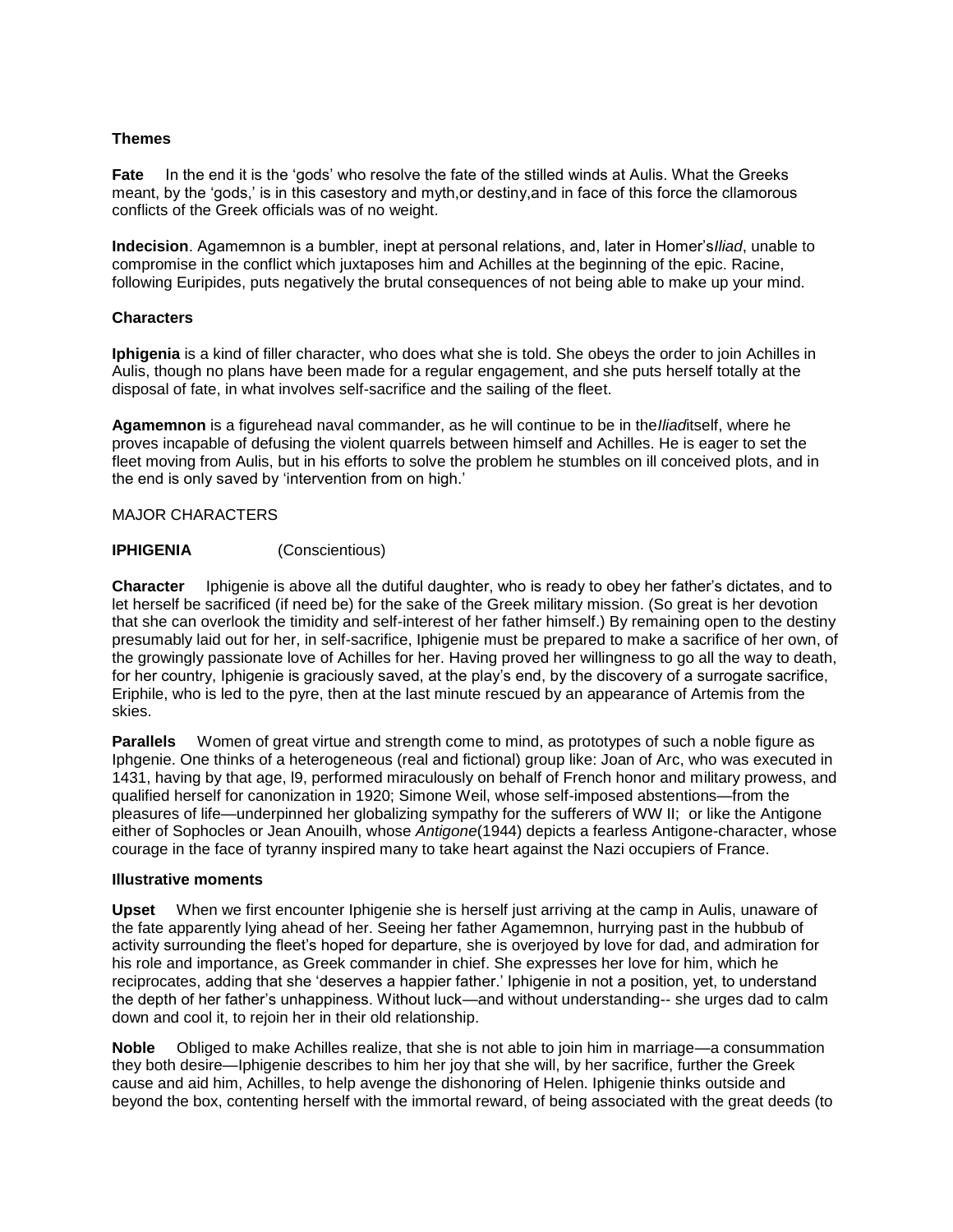come) of Achilles. Iphigenie joins other Racinian heroines—Esther, Andromaque—in her selfless belief in a noble cause. Iphigenie rejects Achilles' offers to put his army behind her, and to rescue her—thereby, as she says, rendering ignoble her noble willingness to take the path of destiny.

**Honorable** Achilles is not pleased with Iphigenie's ingenious defense of her insistence on selfsacrifice. For a moment he makes as though to force her to join him, a mistake which brings out her highest eloquence. She accuses him of giving in to a moment of passion, in order to achieve a rapid solution to their problems—while in fact he is simply making their situation worse. She puts it to him: *'ma gloire vous serait moins chere que ma vie?*', '*my reputation could be less precious than my life*?' For Iphigenie her 'gloire,' her eternal reputation, is the most important jewel in her crown.

**Glory** Our final sight of Iphigenie , in Scene III of the last act, offers her making her final farewell to her mother, Clytemnestra, as she leaves the stage to be sacrificed. Even at this point her thought is for others; for her mother, to remind her that she has a son, Iphigenie's brother, as permanent reminder of a faithful daughter. That is not Iphigenie's only provision for her mother's well being; a few lines earlier Iphigenie urged her mother to stay apart from the flames which will consume her, dear daughter, and, in memory, never to blame dad, Agamemnon, for the downfall of his daughter.

#### **Discussion questions**

Is the substitution of Eriphile for Iphigenie dramatically convincing? Has Iphigenie sufficiently convinced you of her total willingness to sacrifice herself?

Is Agamemnon up to the job of commanding the Greek fleet at Aulis? Has he any personality issues that might get in the way of performing such an executive role?

How well does Greek myth (as in the case of Iphigenie) fit in the l7th century theater? How about the present? Could Iphigenie make it as a tragic figure on the contemporary American stage?

# AGAMEMNON (Closed)

**Character** Agamemnon's character is closed, defeatist, and bumbling. Charged with leading the Greek forces against Troy, he is brought to a halt at the Greek port of Aulis, by a god-sent command that he must first sacrifice his daughter, Iphigenie, before the deadly calm breaks, and there is again wind. Given his closed character, Agamemnon is unable to share this terrible dilemma with his wife (Clytemnestra) and his daughter (Iphigenie), but rather decides to trick them into coming to Aulis, by declaring to them that Achilles wants to marry Iphigenie, in Aulis, before he takes off for Troy. The fall out from this deception is disastrous, for Agamemnon knows nothing of Achilles' planning, and furthermore will soon decide to prevent the arrival of the family from home. The fateful comedy of errors, created by Agamemnon, quickly turns the drama upside down. Et voila! We are still in Act I. Can you see why we call this Agamemnon bumbling? Closed is the word too, if by that we mean 'unable to communicate.'

**Parallels** Homer's own Agamemnon, the prototype of Racine's, shares with Racine's hero an inability to communicate, as we might put it today. Faced with a major kerfuffle, the fury of pride-wounded Achilles, at the opening of the *Iliad*, Homer's 'hero' has no creative sense of how to deal with other people; he is closed. Euripides, the master of psychology among the Greek tragedians, creates many 'heroes'—Jason (in *Medea*) and Pentheus (in the *Bacchae*) are good examples—who are ultimately weaker than the women (Medea and Agave and the bacchantes)--who overshadow them. Shakespeare's Macbeth is personally ambitious, but in the end it is only his wife, Lady Macbeth, who 'wears the pants in the family,' and who presses plans forward into (tragic) reality.

#### **Illustrative moments**

**Dependent** When first we meet Agamemnon, he is waking to another day of becalmed waters at Aulis, and laments to his servant, Arcas, that the life of kings is hard: he speaks of those who are happily free of the yoke that he, Agamemnon, bears, and who live in the obscurity where 'the gods have hidden them.' He closes in on his own problem-set, solely dependent as he is, he feels, on the fate the gods send. Agamemnon's mood eventually swings from side to side, but he is unable to explain the Iphigenie problem to others, with the result that no one can give him advice or consolation.